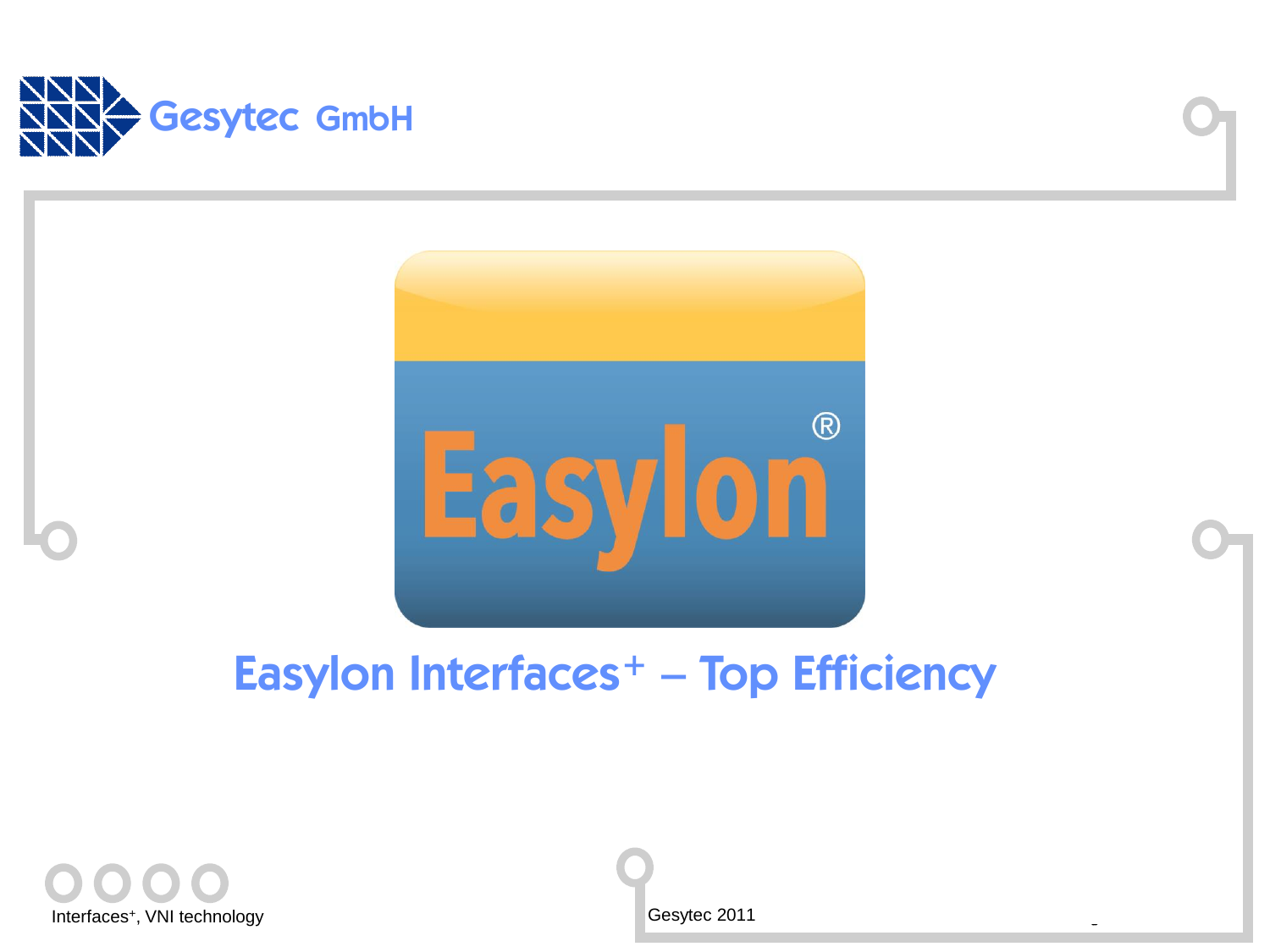



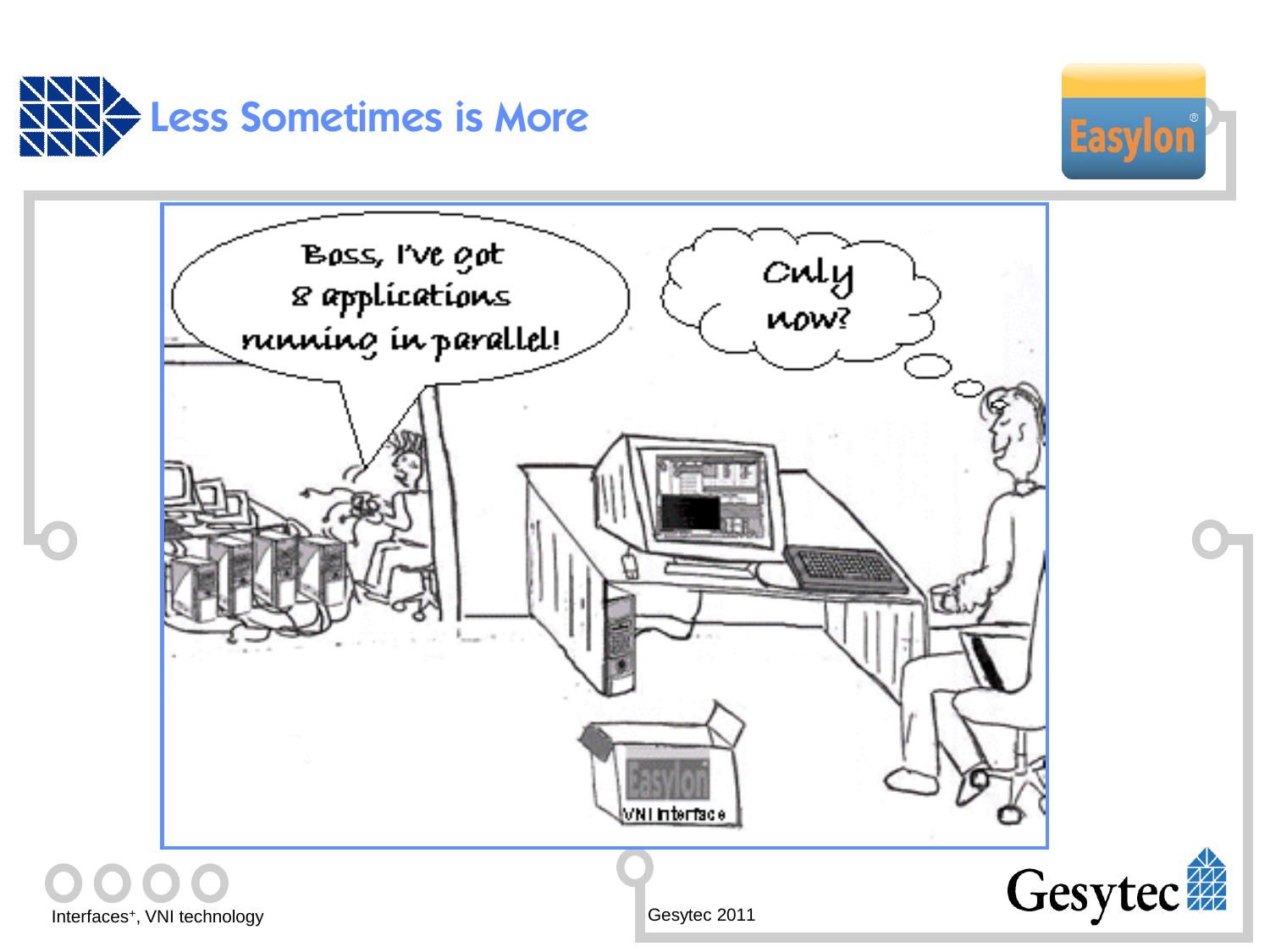



# You'll get more than with a standard adapter

Technically it is a VNI interface



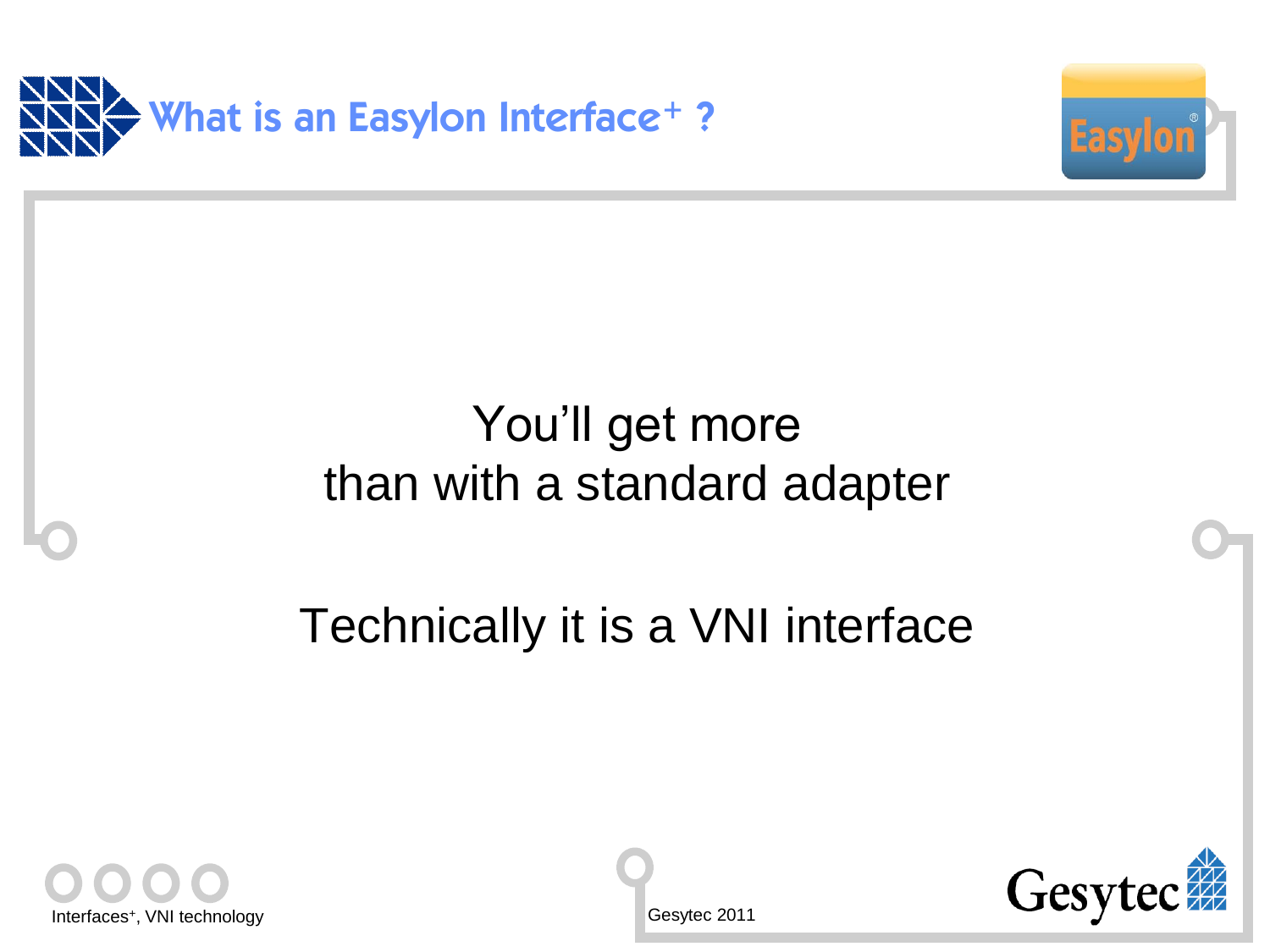



# VNI = Virtual Network Interface

# of course, it is hardware "virtual" is just the implementation of the protocol



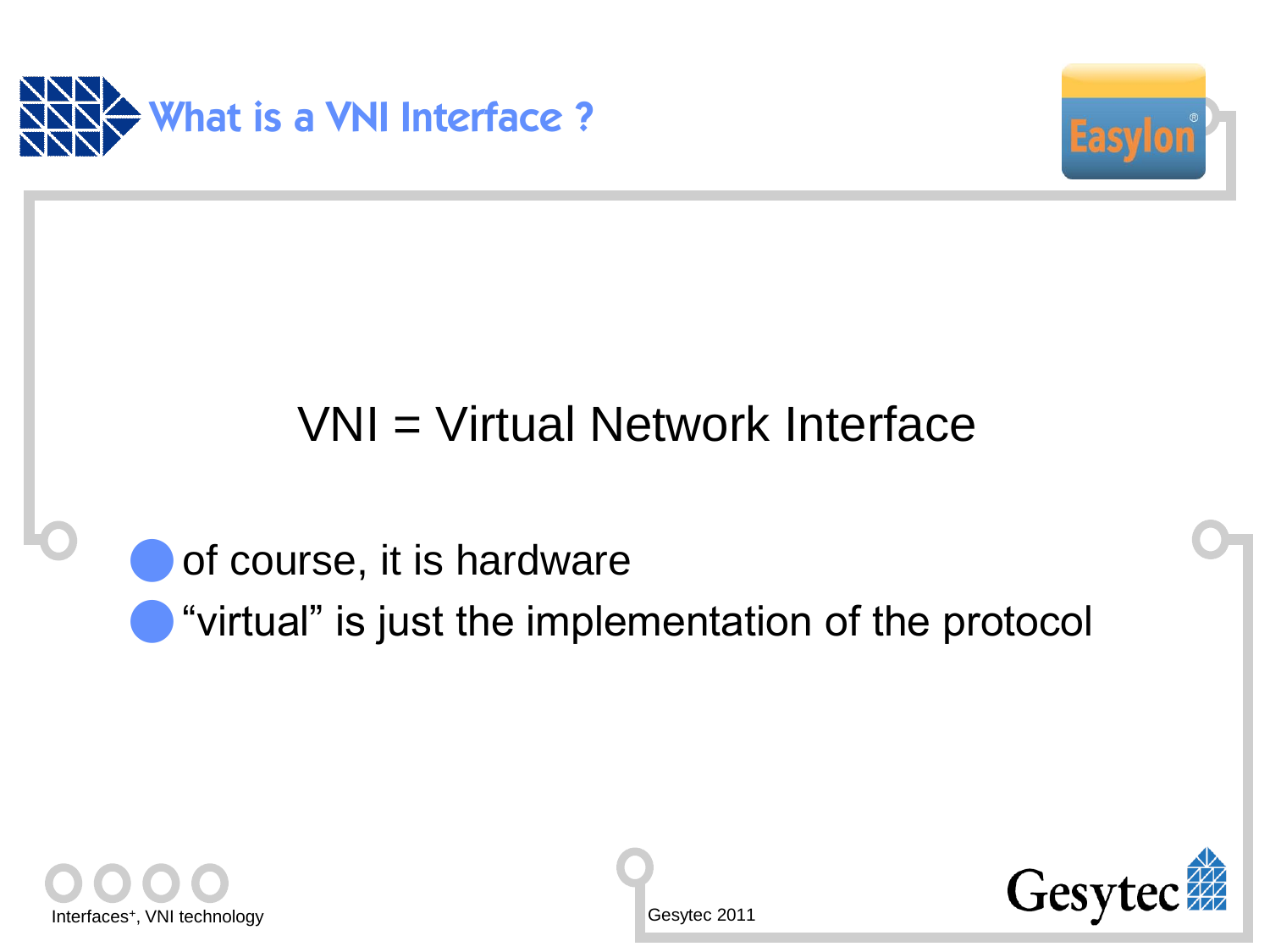

## Easylon Interfaces<sup>+</sup>

Improved Performance by New Technology Easylon



- Increased performance by usage of PC processor
- Real multi-client usage for up to 8 applications
	- Application has not to be changed
	- Usage of terminal server vs. single PCs
- LNS and MIP applications running together
- Interface can be used from remote PCs
- Protocol analysis is possible
- Compatible with other VNIs

## **How is this done?**



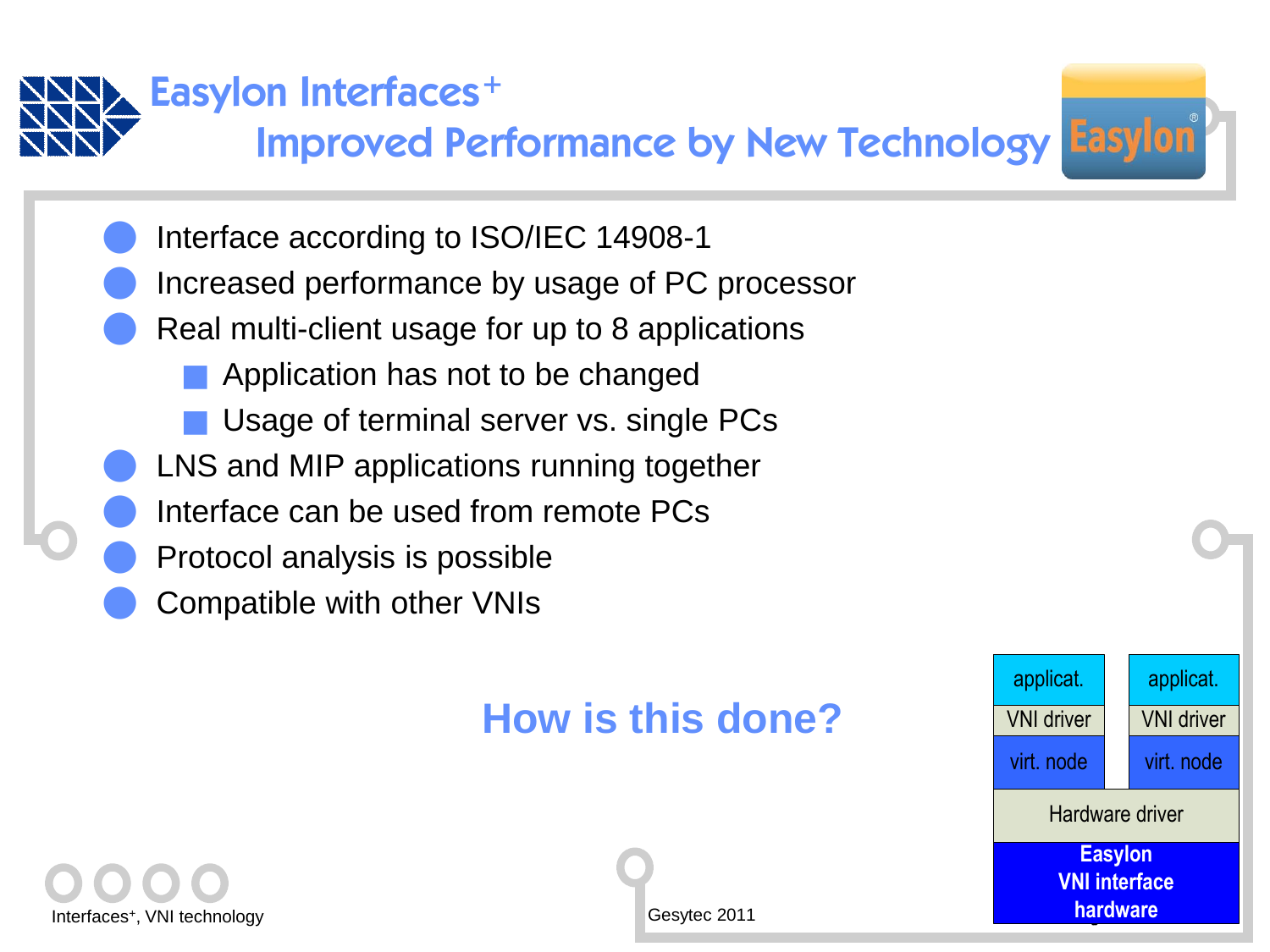



#### **Properties**

- Neuron chip as network processor
- Protocol is running on the interface
- MIP or NSI firmware

### **Restrictions**

- l Just one outgoing transaction limited throughput
- Limited memory (64K address space) buffer size problem
- Limited performance (max. 40 MHz) especially in case of long messages





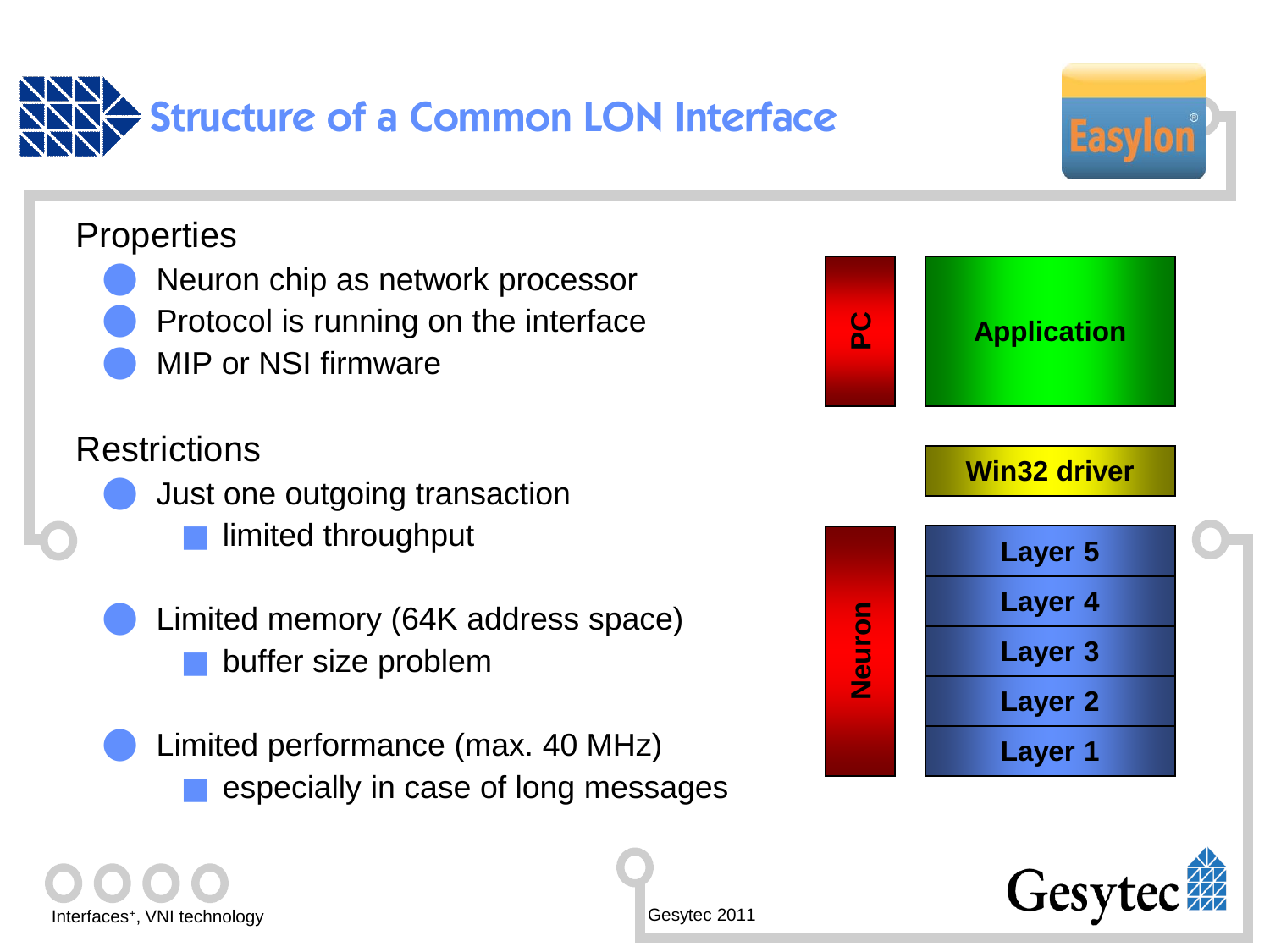

#### **Properties**

- FPGA for LonTalk Layer 2
- 512 kByte network buffer
- l Hardware based timestamp
	- used for protocol analyzer
- No software inside the interface
- Driver implements the MIP

### n **VIRTUAL NEURON CHIP**

- All messages are received by the PC
- All messages can be sent by the PC
- No limitations by the neuron chip



**Easyl** 



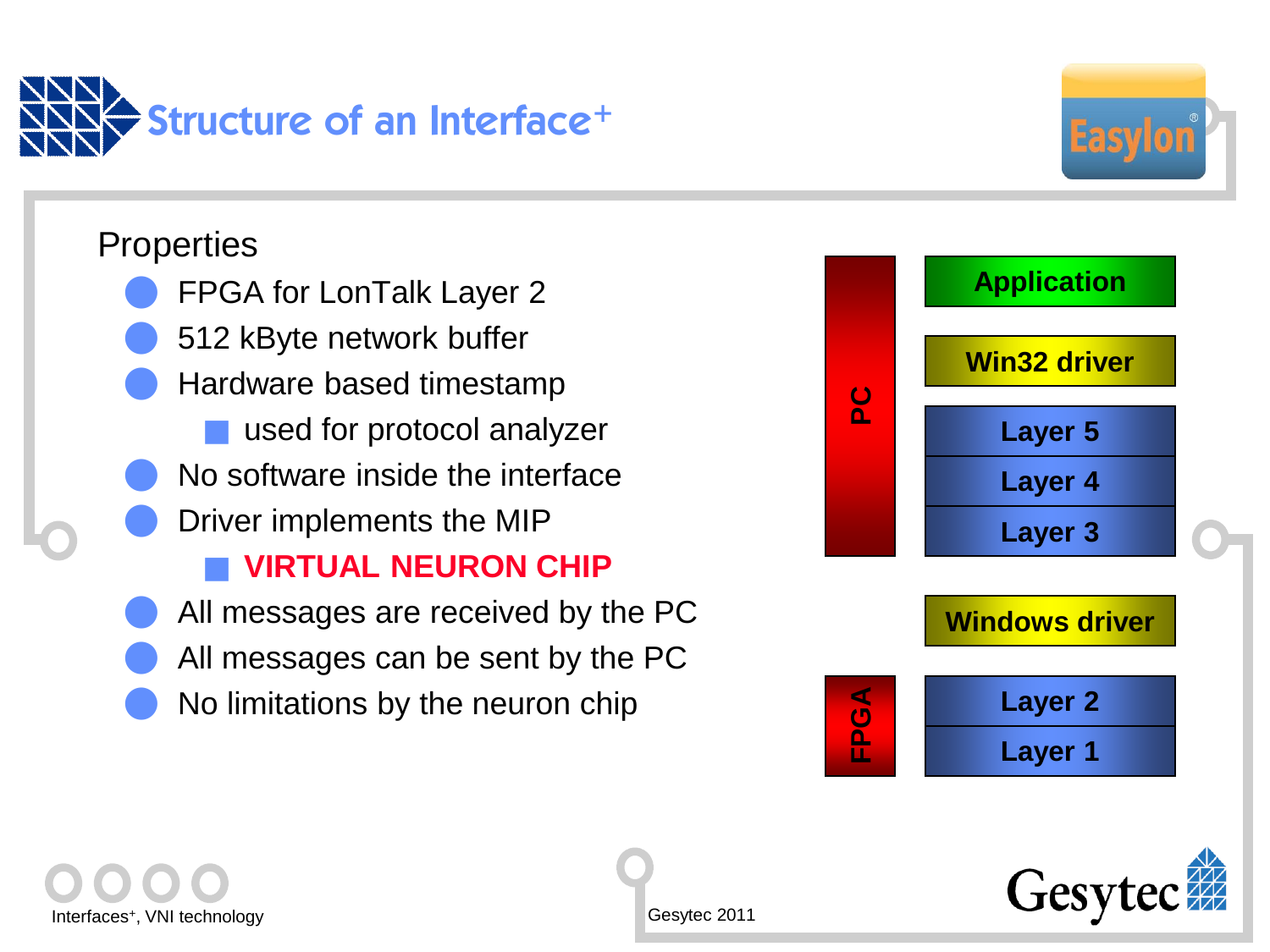



Up to eight clients for one interface

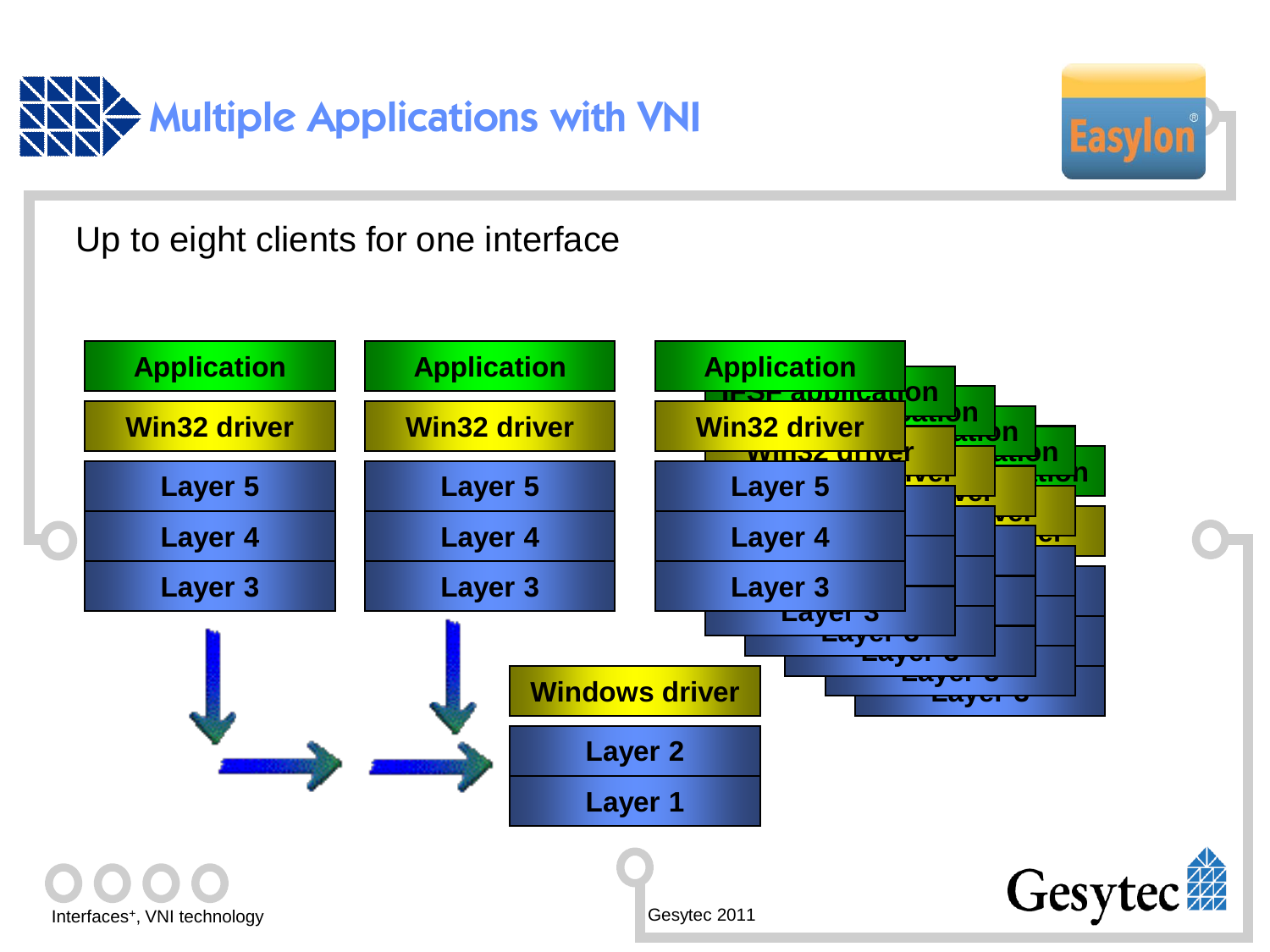



### Up to eight clients for one interface

- Completely independent
- Separate virtual neurons
- **Standard Echelon Windows** 32 bit driver interface
- 16 bit applications are possible
- Compatible with LDV.DLLs (WLDV32.DLL, openLDV,… )





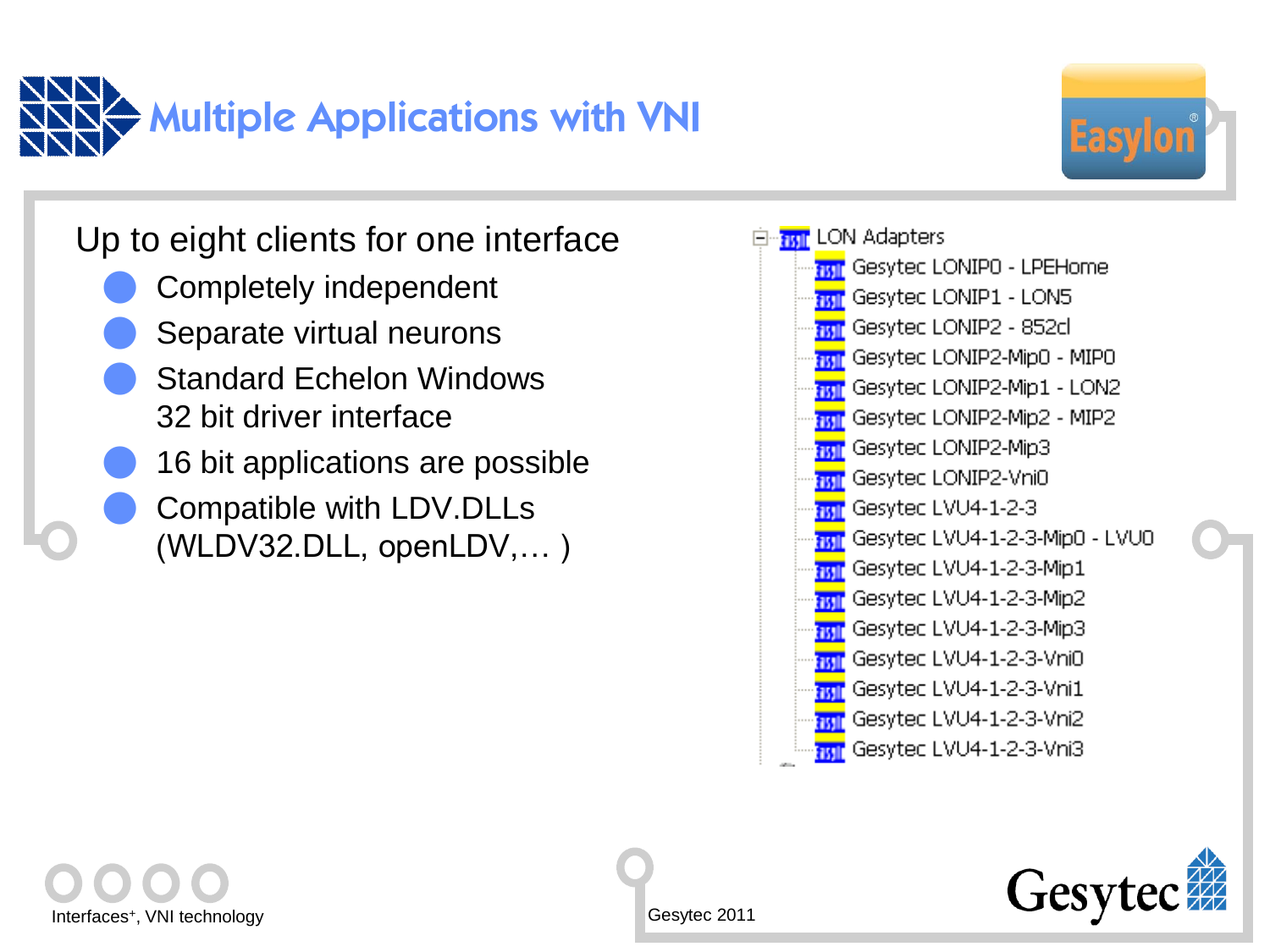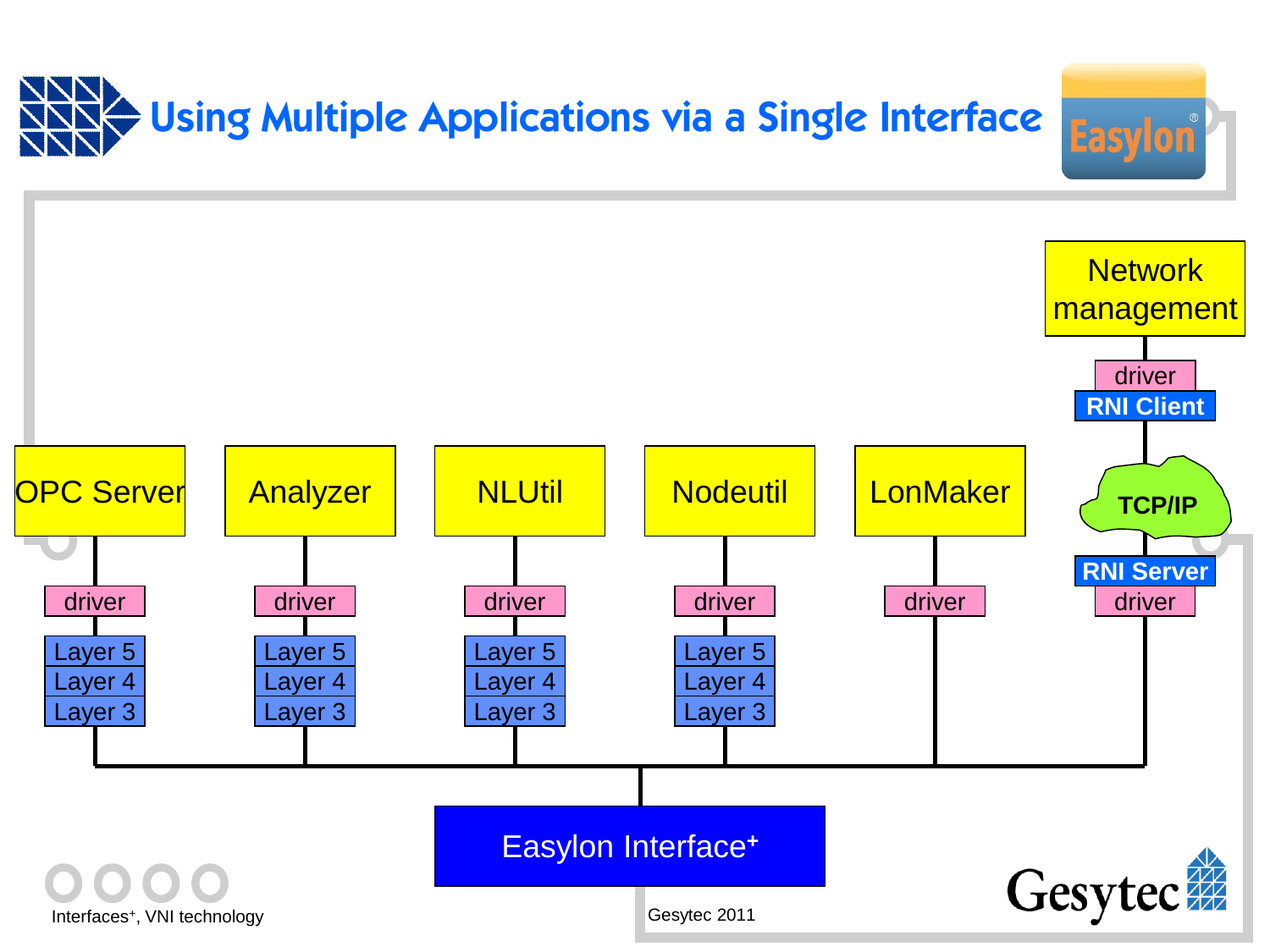

#### Remote drivers

- Interface can be used remotely
	- Windows, Windows CE, Linux
- Identical driver interface for the remote client
- Interface is "tunnelled" to the remote client
- Remote client can run all applications

Maintenance and diagnosis remote and local are now identical



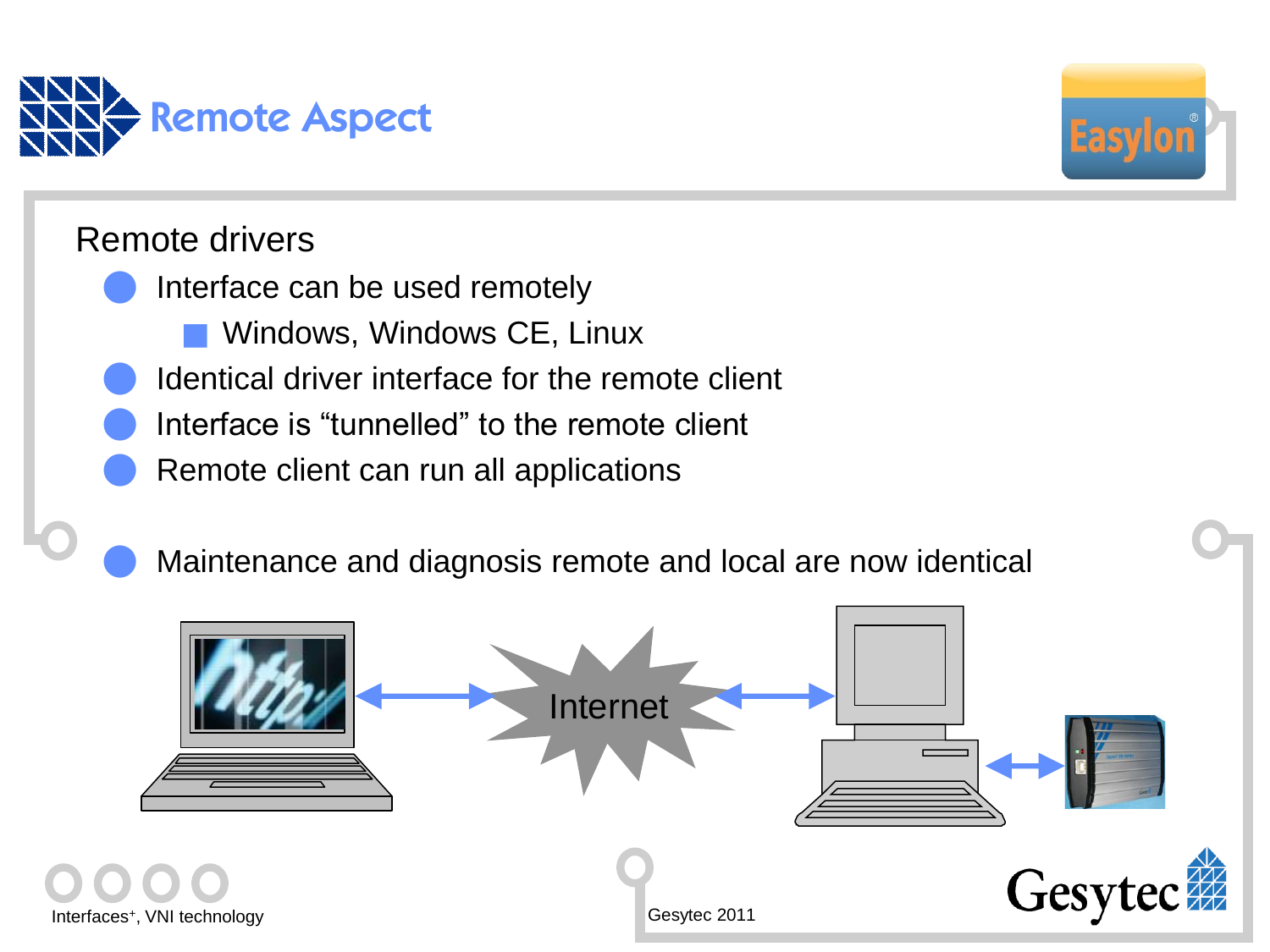



PCIe Interface **PCI Bus Interface** USB Interface PC/104 Interface













- Gesytec LVU4-1-2-3-Vni1 asır
- Gesytec LVU4-1-2-3-Vni2 asır

**E**<sub>ral</sub> LON Adapters

asıl

**Inside Contract Contract Contract Contract Contract Contract Contract Contract Contract Contract Contract Contr**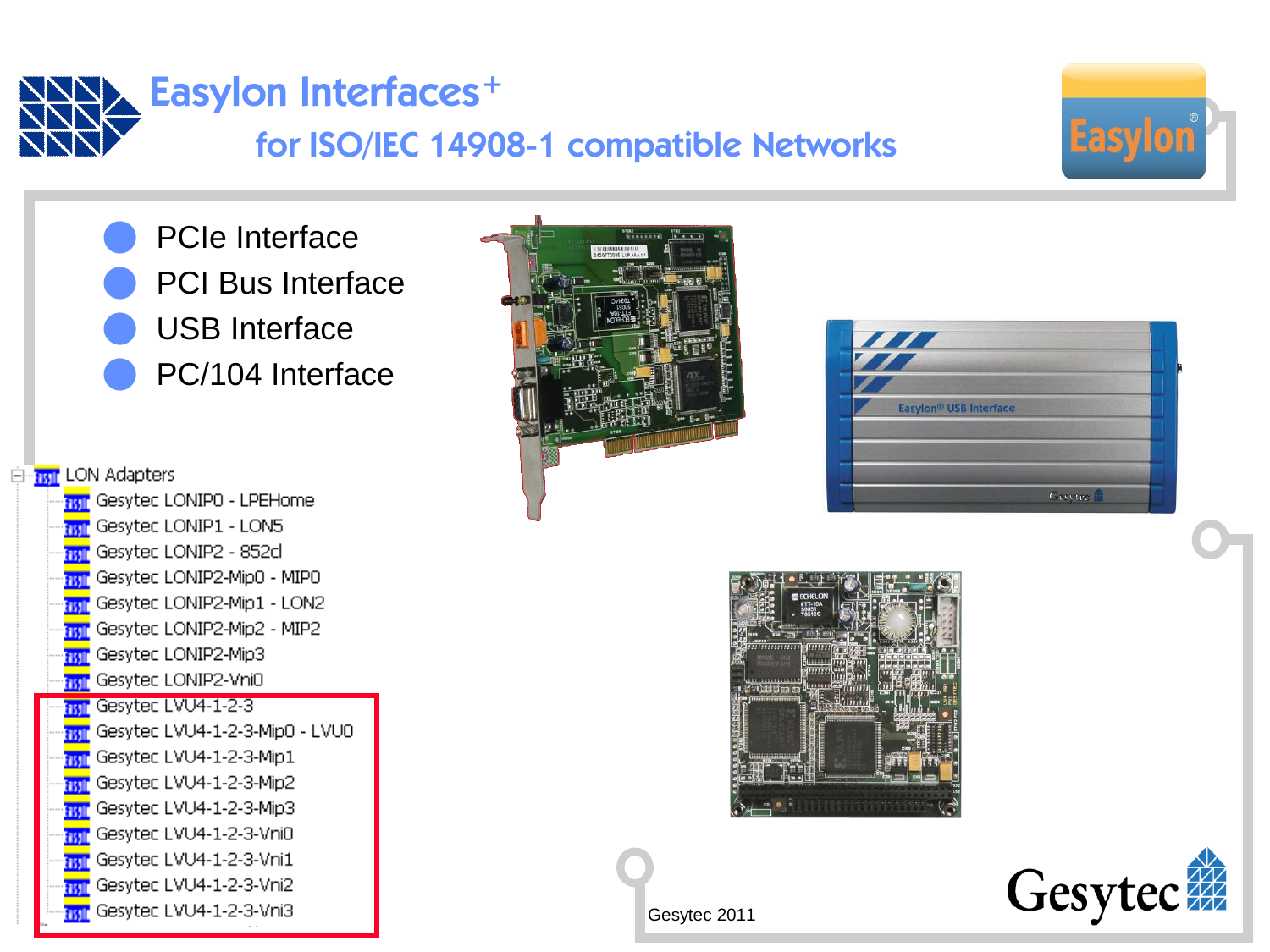



PCI Interface<sup>+</sup> Transceivers:  $TP/FT-10$ n TP/XF-78 and -1250 DC-1250 n RS-485 2-pin plug-screw and D-type connectors Service pushbutton & traffic LED Drivers for Windows from 2000 to 7 / 64 bit and server os **Options** RJ45 instead of D-type

#### USB Interface<sup>+</sup>

- High speed USB 2.0
- l TP/FT-10 transceiver:
- Service pushbutton and service, status error LED
- Drivers for Windows from 2000 to 7 / 64 bit and server os





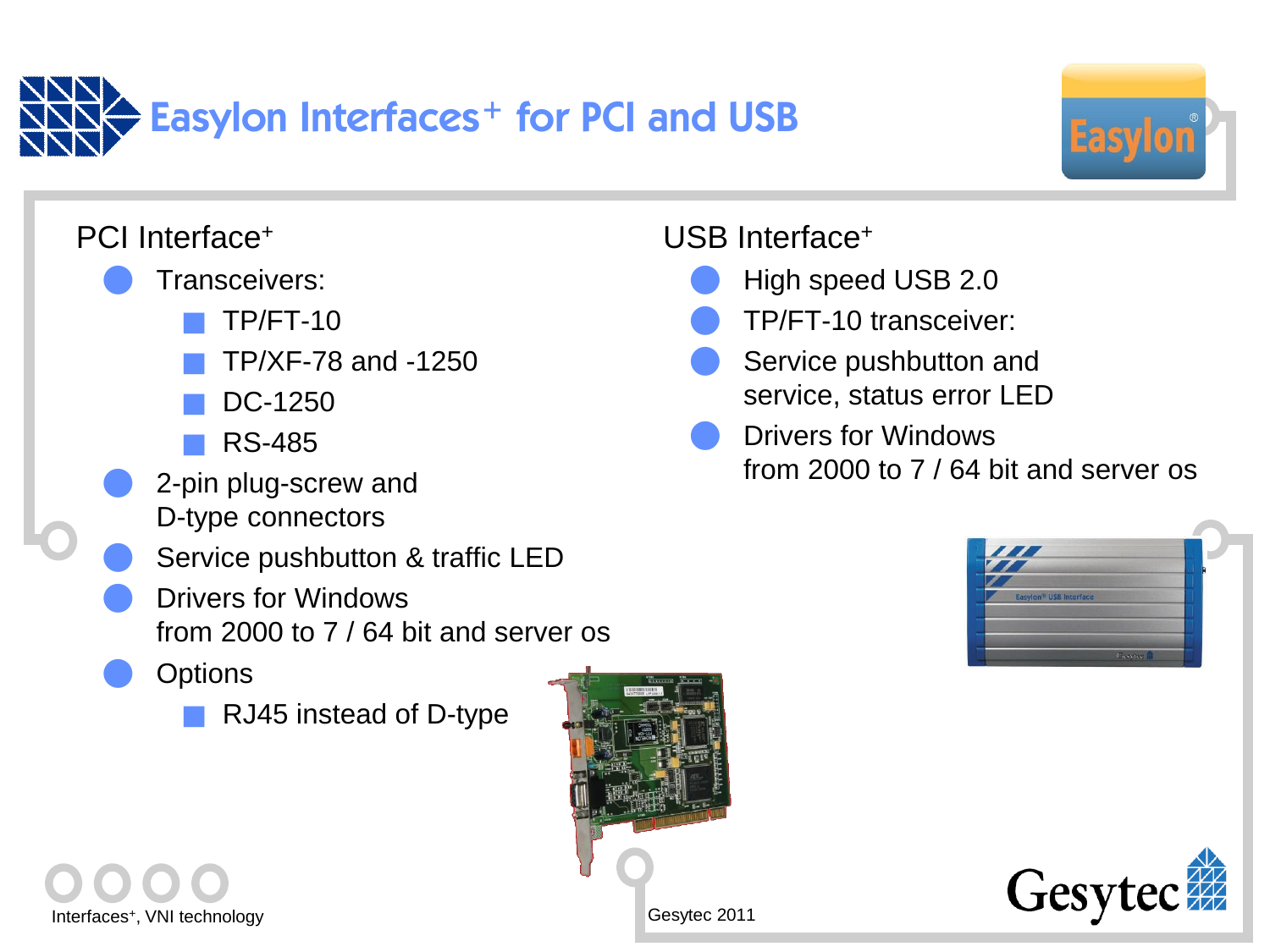



Transceivers:

 $TP/FT-10$ 

n TP/XF-78 and -1250

DC-1250

n RS-485

Service pin & LED



Drivers for Windows from 2000 to 7 / 64 bit and server os

### Special variants

- Railway system compliant: EN 50155 and IEEE 1473-L
- Special coating for harsh environments
- Extended temperature range